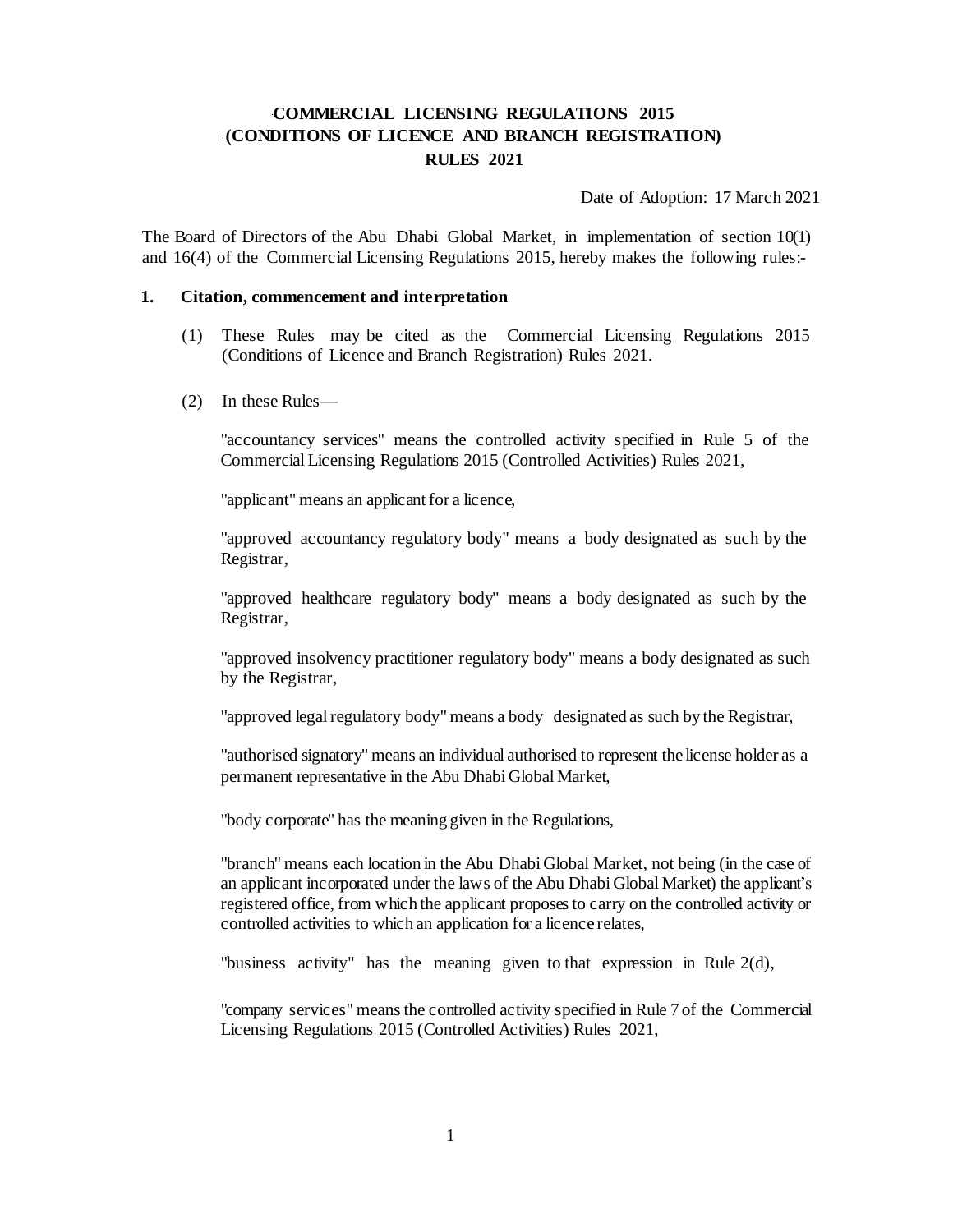"connected person" has themeaning given to that expression in Part 1 of the Schedule to the Regulations,

"jurisdiction of incorporation" means, in respect of any non-ADGM body corporate, the jurisdiction in which such body corporate is incorporated (including upon being continued into such jurisdiction),

"insolvency practitioner services" means the controlled activity specified in Rule 6 of the Commercial Licensing Regulations 2015 (Controlled Activities) Rules 2021,

"legal services" means the controlled activity specified in Rule 4 of the Commercial Licensing Regulations 2015 (Controlled Activities) Rules 2021,

"licence holder" a person to whom a licence has been issued by the Registrar,

"non-ADGM body corporate" means a body corporate that is not incorporated (including upon continuation under the Companies Regulations 2015) under the laws of the Abu Dhabi Global Market,

"other economic activities" means the controlled activity specified in Rule 8 of the Commercial Licensing Regulations 2015 (Controlled Activities) Rules 2021,

"Regulations" means the Commercial Licensing Regulations 2015, and

"UAE Economic Substance Regime" means the federal economic substance regime comprising Cabinet Resolution No. (57) of 2020 Concerning Economic Substance Requirements and Ministerial Decision No. 100 of 2020 on the Issuance of Directives for the Implementation of the Provisions of the Cabinet Resolution No. (57) of 2020, issued pursuant to Article 20 of Cabinet Resolution No. (57) of 2020, as amended or re-enacted from time to time, and any other rule or regulations of the United Arab Emirates made pursuant to the foregoing.

- (3) Terms used in these Rules which are defined in the Regulations shall have the meanings given to them in the Regulations.
- (4) These Rules come into force on 12 April 2021.

#### **2. Applications for licence (all applicants)**

An applicant for a licence must apply to the Registrar on the form prescribed by the Registrar from time to time and provide the following information—

- (a) full legal name of the applicant,
- (b) the applicant's legal form, including its jurisdiction of incorporation and the legislation under which it is formed and registered,
- (c) the controlled activity or controlled activities which the applicant proposes to carry on in or from the Abu Dhabi Global Market,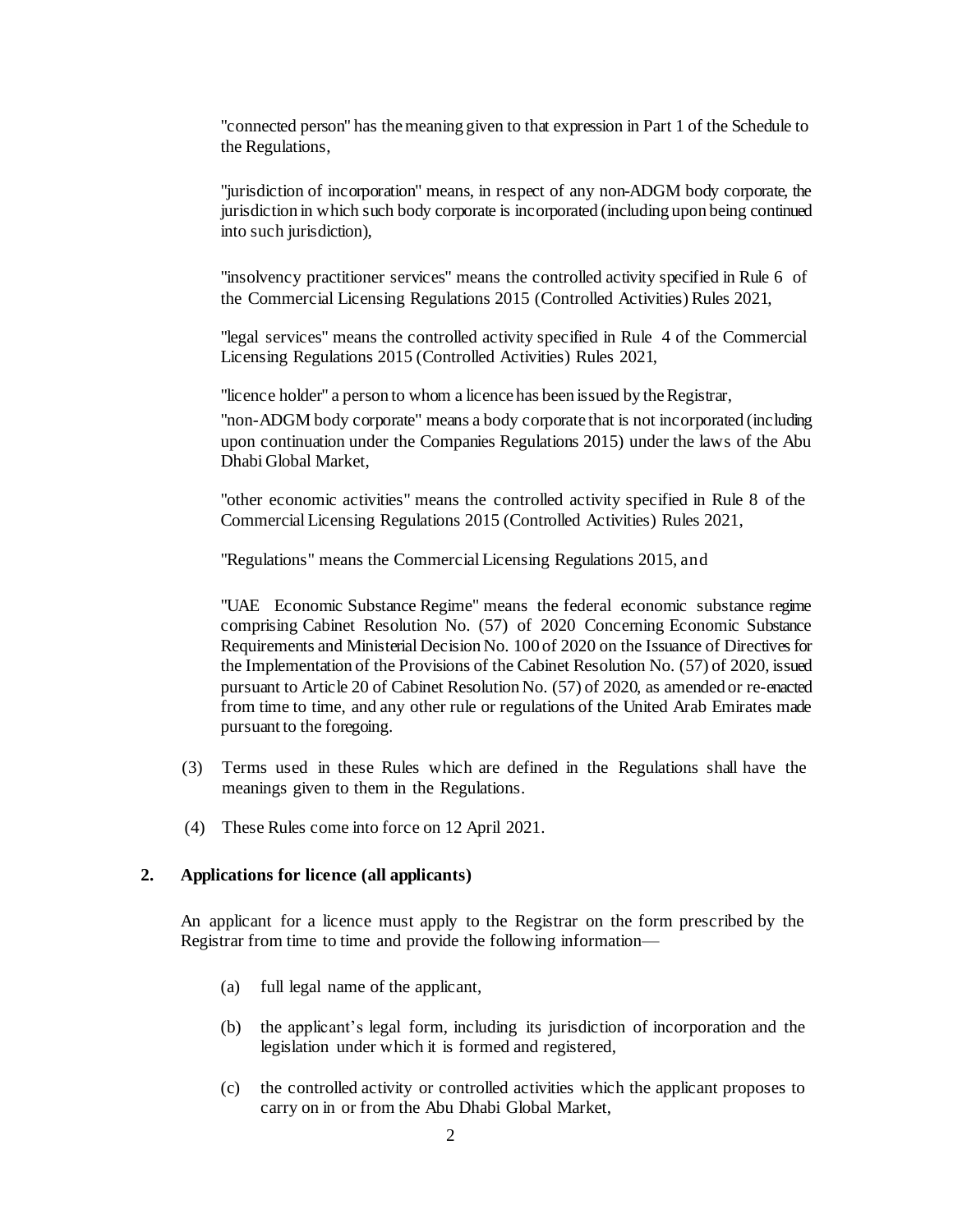- (d) the specific business activity or business activities by reference to the classification adopted by the Registrar, in accordance with Rule 2 of the Commercial Licensing Regulations 2015 (Controlled Activities) Rules 2021,
- (e) the address or addresses in the Abu Dhabi Global Market from which the applicant proposes to carry on the controlled activity, being:
	- i. in the case of an applicant incorporated under the laws of the Abu Dhabi Global Market, the applicant's registered office, one or more branches located in the Abu Dhabi Global Market or both, or
	- ii. in other cases, one or more branches located in the Abu Dhabi Global Market,
- (f) the name and address in the Abu Dhabi Global Market of every individual authorised to accept service of documents on behalf of the applicant's branch,
- (g) a list of every individual who is to be appointed an authorised signatory of the applicant containing the following particulars with respect to each such individual
	- i. name,
	- ii. any former name,
	- iii. service address, which must be an address with the Abu Dhabi Global Market,
	- iv. extent of the authority of any person falling within this paragraph  $(g)$ , including whether that person is authorised to act severally or jointly, and
	- v. if an individual falling within this paragraph (g) is not authorised to act severally, the name of any individual with whom they are authorised to act, and
- (h) such other information as the Registrar may require for the purpose of deciding whether to grant a licence.

### **3. Applications for licence (additional information for branch registration)**

(1) In addition to the information set out in Rule 2 a non-ADGM body corporate applying for a licence and to register a branch must provide to the Registrar the following information on the form prescribed by the Registrar from time to time—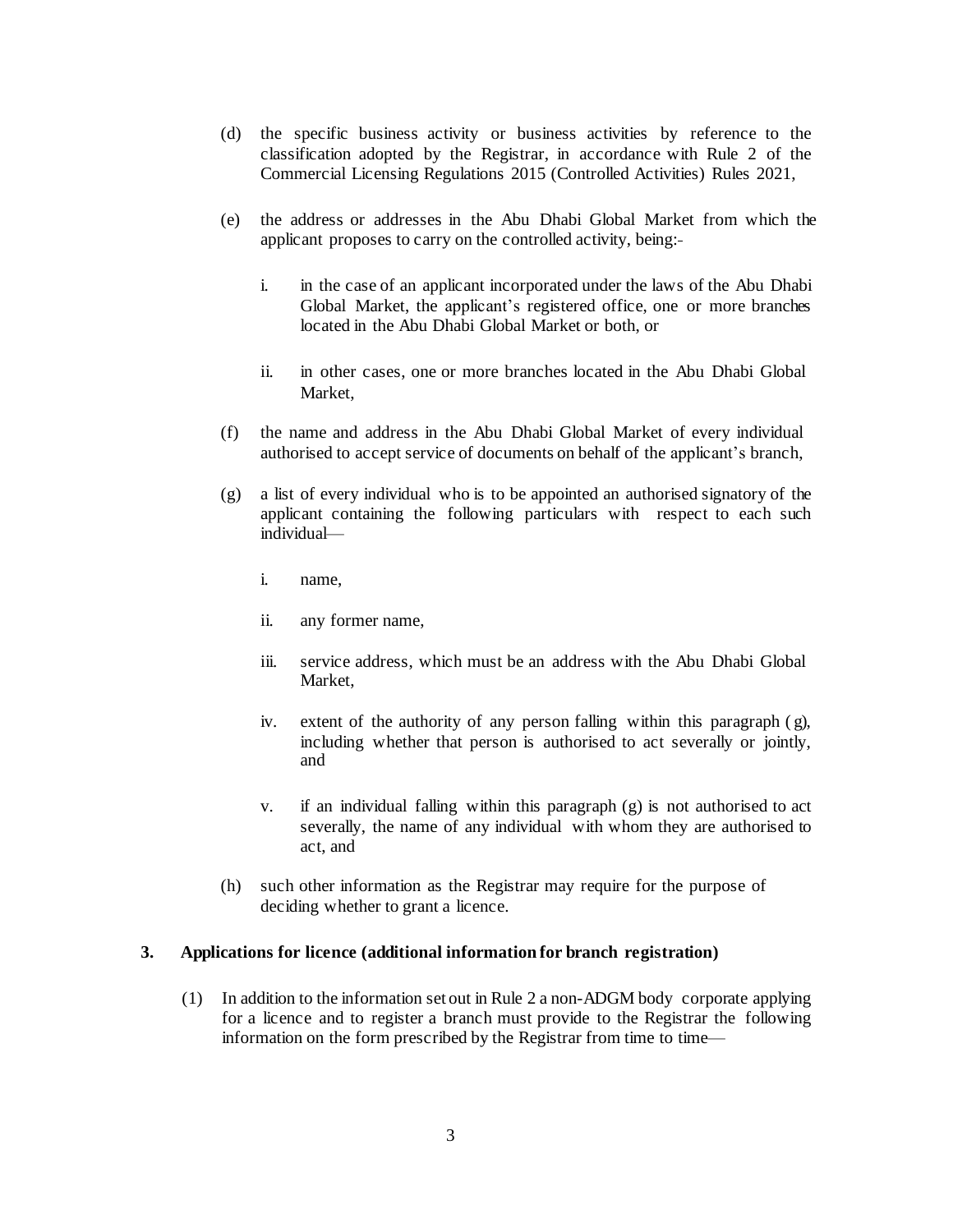- (a) if the applicant is registered in its jurisdiction of incorporation, the number under which it is registered,
- (b) a list of the applicant's directors and partners, as applicable, and the information required by paragraph (3),
- (c) the applicant's corporate objects or any other limitation on its legal capacity, if any,
- (d) in respect of the branch, the extent of the powers of the directors, officers and partners to represent the applicant in dealings with third parties and in legal proceedings, together with a statement as to whether they may act severally or must act jointly and, if jointly, the name of any other person concerned,
- (e) the full names and addresses of any shareholders of the applicant, including evidence acceptable to the Registrar, except if the applicant is a listed entity, and
- (f) a statement of the financial reporting obligations to which the applicant is subject under the laws of the applicant's jurisdiction of incorporation, including the period for which the non-ADGM body corporate is required by law to prepare accounts and reports, the period allowed for their preparation and whether such accounts and reports are required by law to be publicly available free of charge.
- (2) An applicant for a licence that is a non-ADGM body corporate must also provide the following documents to the Registrar—
	- (a) either
		- i. if the applicant is registered in its jurisdiction of incorporation and the registry in which the applicant is so registered issues certificates of good standing to registered bodies corporate that are in good standing, a certificate of good standing in respect of the applicant issued by such registry and dated no more than three months prior to the date on which the application for a licence is made, or
		- ii. in other cases, such evidence as the Registrar may require that the applicant is in good standing in its jurisdiction of incorporation,
	- (b) a certified copy of the applicant's certificate of incorporation and any certificate amending the applicant's certificate of incorporation,
	- (c) a certified copy of the applicant's constitutional documents, and
	- (d) a certified copy (acceptable to the Registrar) of the applicant's most recent accounts and reports, including a balance sheet, profit and loss account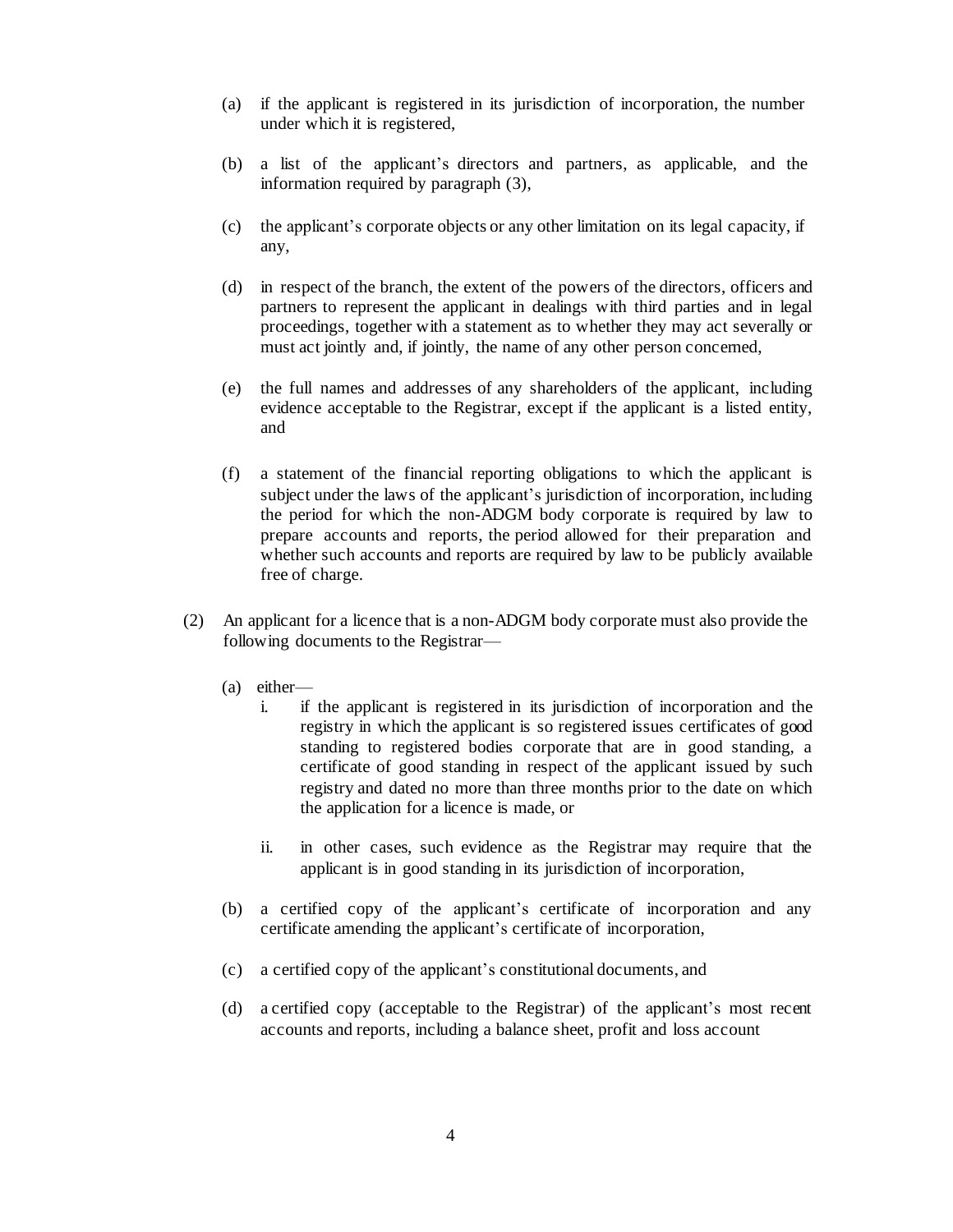and (if the applicant is required by applicable law to have an auditor audit its accounts and reports) the auditor's statement thereon, or

(e) if the applicant is not required by applicable law to prepare financial statements and reports thereon (including an auditor's report) such other evidence of financial credit worthiness as the Registrar may require,

together with, if any of the above documents are wholly or partly written in a language other than English, translations into English certified by a translator acceptable to the Registrar.

- (3) The particulars referred to in paragraph  $(1)(b)$  are—
	- (a) in the case of an individual
		- i. name,
		- ii. any former name,
		- iii. a service address,
		- iv. usual residential address (should the registrar require),
		- v. the country or state in which the individual is usually resident,
		- vi. nationality,
		- vii. business occupation (if any),
		- viii. date of birth, and
		- ix. date of appointment,
	- (b) in the case of a body corporate
		- i. corporate or firm name,
		- ii. registered or principal office,
		- iii. the legal form of the body corporate and the law by which it is governed,
		- iv. if applicable, the register in which it is entered (including details of the jurisdiction) and its registration number in that register, and
		- v. date of appointment.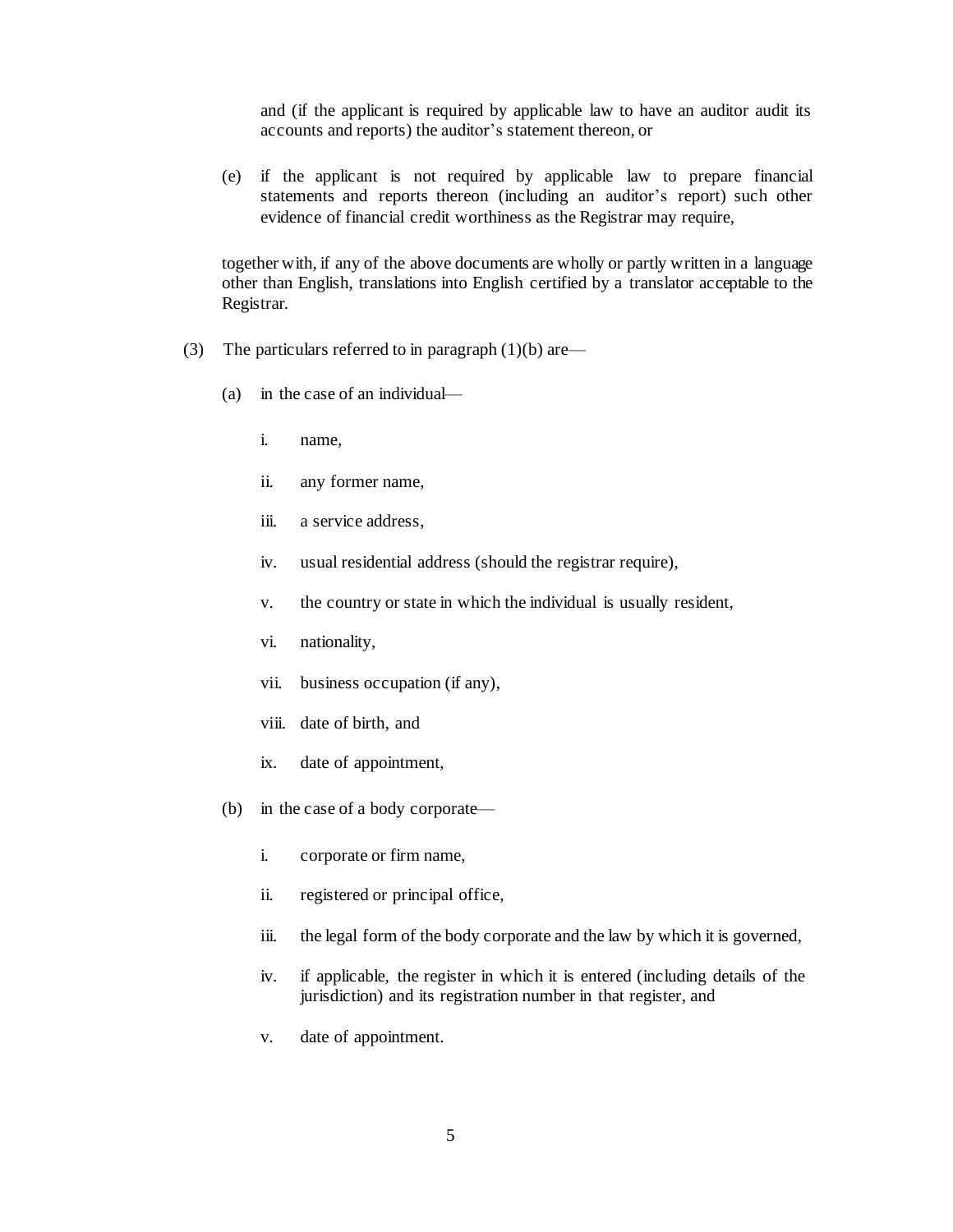## **4. Application for licence variation or renewal by existing licence holder**

A licence holder that is applying for a licence variation either in respect of a new controlled activity or a new business activity, or to renew his licence in anticipation of the licence holder's existing licence expiring shall be subject to these Rules as a new applicant but shall not be obliged to provide the documents required by paragraph  $(2)(b)$  to (e) of Rule 3 if an officer of the licence holder provides to the Registrar, written confirmation that the documents previously filed with the Registrar and remain complete and current.

# **5. Granting of licences**

- (1) For the purposes of the Regulations, a licence may be granted in respect of a controlled activity if the applicant satisfies the Registrar that—
	- (a) the proposed controlled activity is consistent with the objectives of the Abu Dhabi Global Market,
	- (b) the applicant is sufficiently capitalised, skilled and qualified to carry on the controlled activities which the applicant proposes to carry on in for from the Abu Dhabi Global Market,
	- (c) the legal form of the applicant is suitable to the controlled activities which the applicant proposes to carry on in or from the Abu Dhabi Global Market,
	- (d) the registered office or branch from which the applicant proposes to carry on the controlled activity is suitable for such purposes, and
	- (e) in the case of applicants who hold or have previously held a licence, the applicant has complied in all material respects with the conditions of such licence,
- (2) Applicants must also satisfy the conditions of licence specified in Rules 6 to 13, as applicable.
- (3) If the Registrar is satisfied that the requirements of the Regulations and these Rules are complied with, the Registrar may issue a certificate granting a licence to an applicant. The certificate shall state—
	- (a) the name of the licence holder,
	- (b) the legal form of the licence holder,
	- (c) the name(s) of the authorised signatories of the licence holder, together with a statement as to whether they may act severally or must act jointly,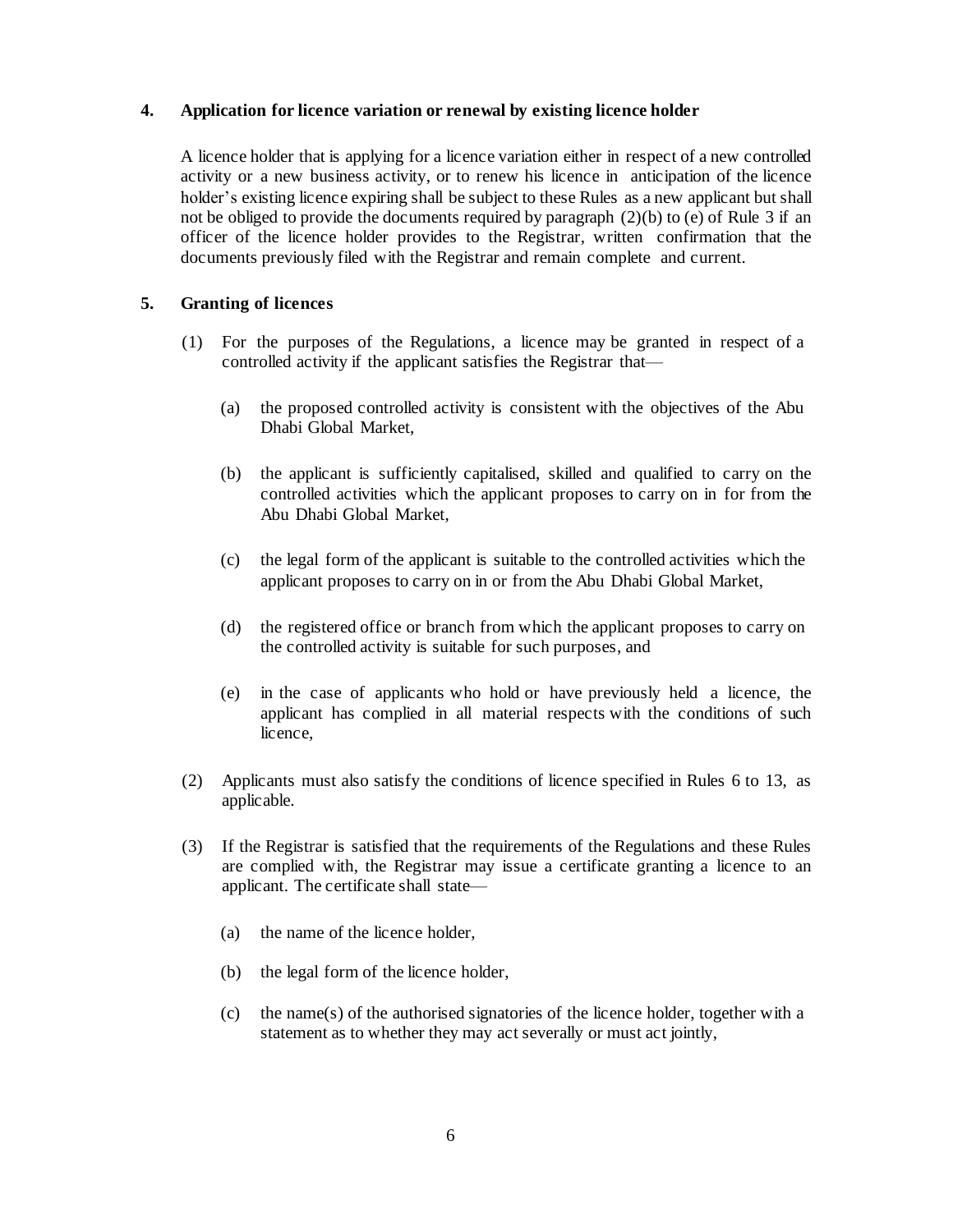- (d) the controlled activity for which the licence holder is licensed and, where applicable, the business activity or business activities for which the licence holder is licensed,
- (e) the registered address from which the controlled activity may be carried on, and
- (f) the dates on which the licence is issued and expires.
- (4) Where a licence holder proposes to carry on a controlled activity from a branch in the Abu Dhabi Global Market, the Registrar may issue a certificate stating it has registered a branch in the Abu Dhabi Global Market.
- (5) The Registrar must cause to be published—
	- (a) on its website, or
	- (b) in accordance with section 988 of the Companies Regulations 2015,

notice of the certificates issued pursuant to this Rule.

## **6. General conditions of licence for all licence holders**

A licence holder must—

- (a) only carry out the controlled activity or business activity to which its licence relates from the address stated on its licence and maintain the right to use such premises for that purpose,
- (b) maintain compliance with
	- i. any obligation imposed from time to time upon him or his connected persons by or under any enactment (including the Regulations and these Rules) or any other law applicable in the Abu Dhabi Global Market, and
	- ii. any licence, authorisation or approval requirement imposed by any Federal Law having application in the Abu Dhabi Global Market and to which the licence holder is subject in relation to his activities in the Abu Dhabi Global Market,
- (c) at all times put in place suitable arrangements to ensure that he will comply with the obligations referred to in paragraph  $(1)(b)$ ,
- (d) at all times maintain at least one (1) authorised signatory who holds a residency visa issued by a competent authority in the United Arab Emirates,
- (e) comply with the Business and Company Names Rules 2016,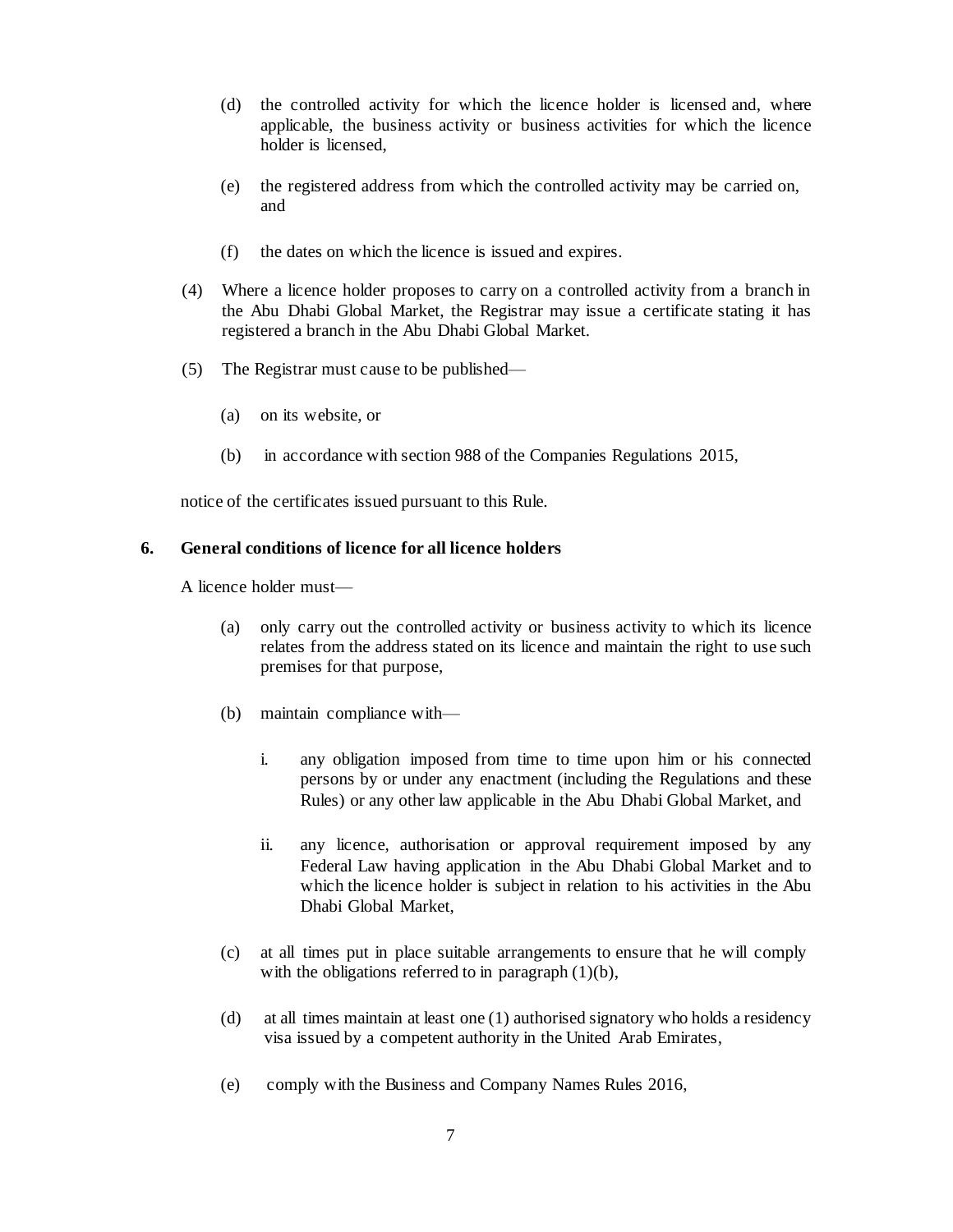- (e) comply with any other conditions and requirements specified in writing by the Registrar, and
- (f) have paid any fees and dues owed to the Registrar pursuant to the Regulations or any rules made thereunder.

# **7. General conditions of licence for branches**

- (1) A licence holder must, in any written communication originating in or from the Abu Dhabi Global Market or related to any activity of the body corporate carried on in or from the Abu Dhabi Global Market, state after its full legal name either the words "(ADGM branch of non-ADGM body corporate)" or the words "(ADGM branch)".
- (2) A licence holder must—
	- (a) ensure that any obligation imposed from time to time upon him or his connected persons by or under any enactment (including the Regulations and these Rules), any other law applicable in the Abu Dhabi Global Market are complied with, and
	- (b) at all times put in place suitable arrangements to ensure that he will comply with the obligations referred to in paragraph  $(2)(a)$ .
- (3) A branch shall keep adequate accounting records with respect to all sums of money received and expended by the branch and all sales and purchases of goods and services and other transactions by the branch and the assets and liabilities of the branch. Such Records shall be sufficient to show and explain all transactions by the branch and must be such as to—
	- (a) disclose with reasonable accuracy the financial position of the branch at any time, and
	- (b) enable the directors to ensure that any accounts prepared by the branch comply with the requirements of these Rules.
- (4) The branch's accounting Records shall be—
	- (a) kept at the branch's registered office,
	- (b) preserved by the branch for at least ten years from the date on which they are made, and
	- (c) at all reasonable times open to inspection by the directors of the relevant non-ADGM body corporate.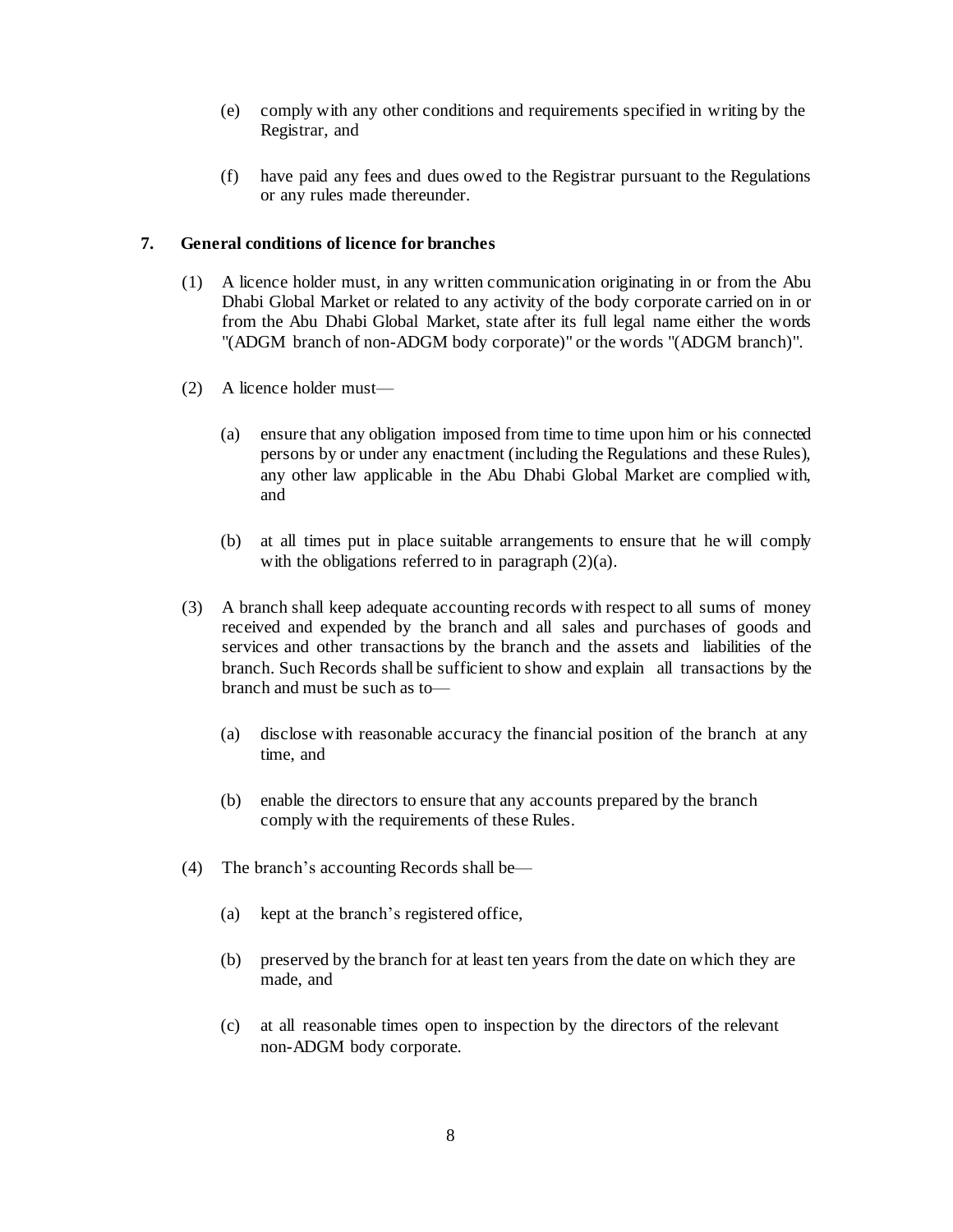- (5) Not later than 14 days after the Registrar sends a written request to the branch's registered office, the branch must deliver to the Registrar a copy of all requested accounting records.
- (6) A licence holder must within 14 days notify the Registrar of any decision to cease to carry on any controlled activity to which its licence relates from any address stated on its licence, by filing a branch deregistration application containing the prescribed information.
- (7) A licence holder must within one month of the change deliver to the Registrar a return containing details of any alteration to the information delivered under Rule  $2(a)$ , (b), (e), (f) and (g) and Rule 3(1).

## **7A. Power to strike off branch on initiative of Registrar**

- (1) If the Registrar has reasonable cause to believe that a branch has not been carrying on business or in operation, the Registrar may send to the licence holder and, if it is possible to do so, the branch, a communication inquiring whether the branch is carrying on business or in operation.
- (2) The communication must state that:
	- (a) the licence holder or, if applicable, the branch have 14 days to respond to the Registrar; and
	- (b) if an answer is not received, a notice will be published on the Registrar's website stating that the Registrar proposes to strike off the branch from the register.
- (3) If, within 14 days after sending the communication, the Registrar:
	- (a) receives a response to the effect that the branch is not carrying on business or in operation, or
	- (b) does not receive any response,

the Registrar may publish on the Registrar's website a notice that, at the expiration of 14 days from the date of the notice, the name of the branch mentioned in it will, unless cause is shown to the contrary by representations made to the Registrar, be struck off the register.

- (4) At the expiration of 14 days from the date of the notice on the Registrar's website, the Registrar may, unless cause to the contrary is shown by representations made to the Registrar, strike the branch's name off the register.
- (5) The liability (if any) of every director, managing officer and member of the licence holder continues and may be enforced as if the branch's name had not been struck off the register.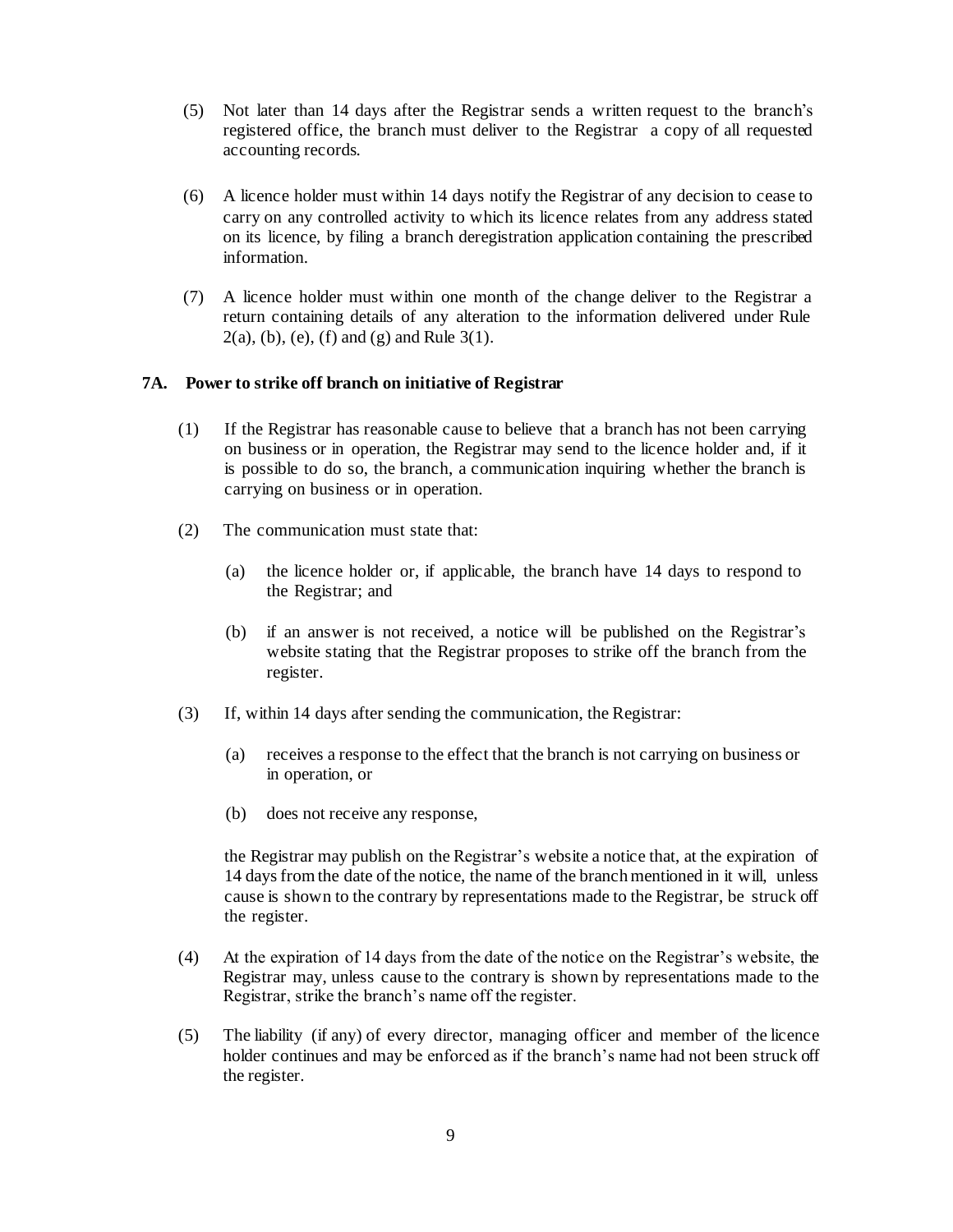## **8. Specific conditions of licence - legal services**

- (1) This Rule sets out the conditions for an applicant to carry on the controlled activity of legal services and the ongoing requirements applicable to persons holding a licence to provide legal services.
- (2) The applicant must—
	- (a) be licensed or authorised by an approved legal regulatory body to carry on activities of the kind which the applicant intends to carry on in the Abu Dhabi Global Market,
	- (b) at all times maintain such licence or authorisation,
	- (c) ensure that any obligation imposed from time to time upon himor his connected persons by or under any enactment (including theRegulations and these Rules), any other law applicable in the Abu Dhabi Global Market and any law applicable outside the Abu Dhabi Global Market to which he is subject, are complied with, and
	- (d) at all times put in place suitable arrangements to ensure that he will comply with the obligations referred to in paragraph  $(2)(c)$ .
- (3) The applicant and any connected person must not be subject to any of the following events—
	- (a) imprisonment or any other penalty in criminal proceedings,
	- (b) becoming and continuing to be unable to attend to the business of the applicant, and
	- (c) abandonment of his business in the Abu Dhabi Global Market.
- (4) The applicant must comply with any other conditions and requirements specified in writing by the Registrar from time to time.

## **9. Specific conditions of licence - accountancy services**

- (1) This Rule sets out the conditions for an applicant to carry on the controlled activity of accountancy services and the ongoing requirements applicable to persons holding a licence to provide accountancy services.
- (2) The applicant must—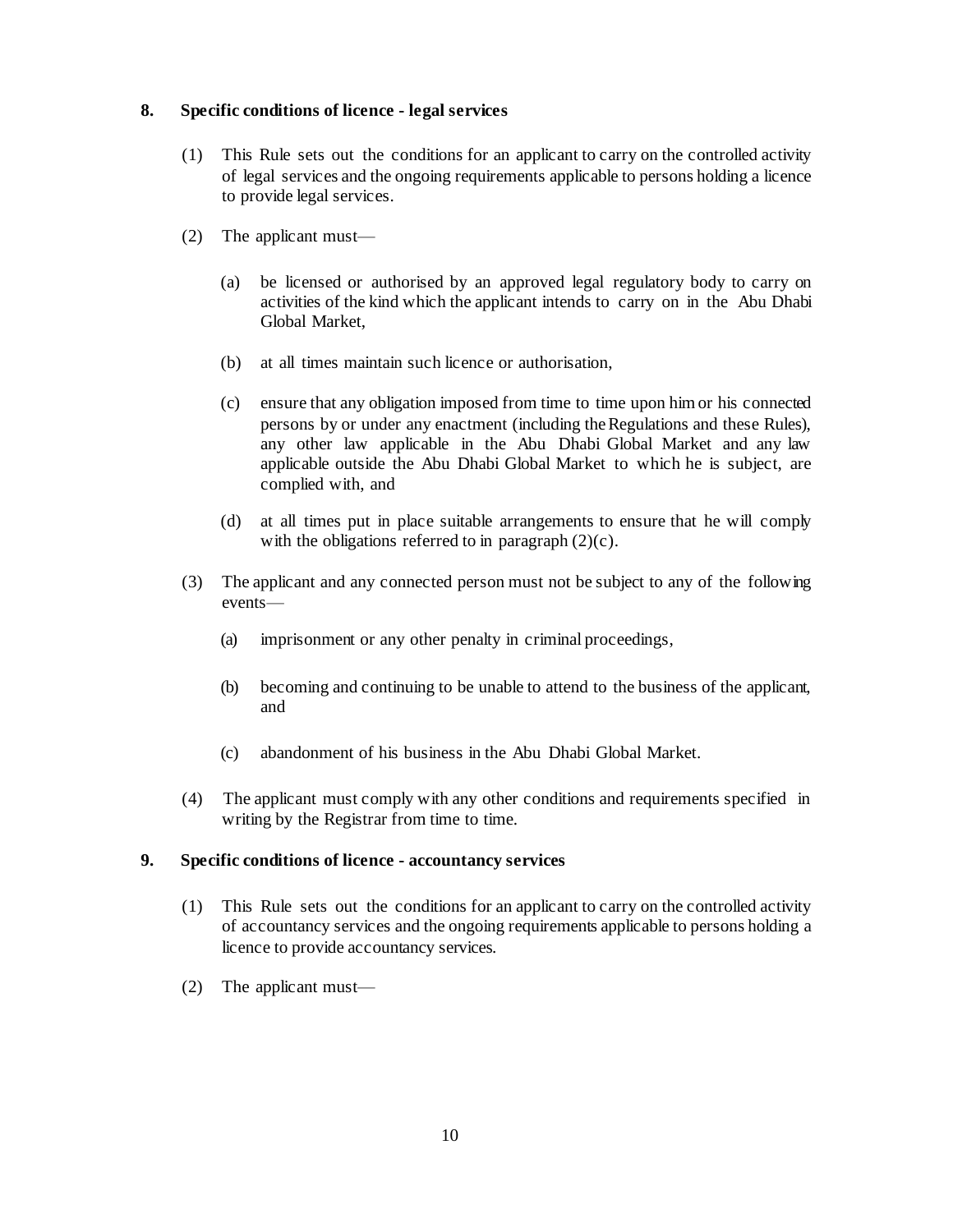- (a) be licensed or authorised by an approved accountancy regulatory body to carry on activities of the kind which the applicant intends to carry on in the Abu Dhabi Global Market,
- (b) at all times maintain such licence or authorization,
- (c) ensure that any obligation imposed from time to time upon him or his connected persons by or under any enactment (including theRegulations and these Rules), any other law applicable in the Abu Dhabi Global Market and any law applicable outside the Abu Dhabi Global Market to which he is subject, are complied with, and
- (d) at all times put in place suitable arrangements to ensure that he will comply with the obligations referred to in paragraph  $(2)(c)$ .
- (3) The applicant and any connected person must not be subject to any of the following events—
	- (a) imprisonment or any other penalty in criminal proceedings,
	- (b) becoming and continuing to be unable to attend to the business of the applicant, and
	- (c) abandonment of his business in the Abu Dhabi Global Market.
- (4) The applicant must comply with any other conditions and requirements specified in writing by the Registrar from time to time.

### **10. Specific conditions of licence - insolvency practitioner services**

- (1) This Rule sets out the conditions for an applicant to carry on the controlled activity of insolvency practitioner services and the ongoing requirements applicable to persons holding a licence to provide insolvency practitioner services.
- (2) The applicant must—
	- (a) be licensed or authorised by an approved insolvency practitioner regulatory body to carry on activities of the kind which the applicant intendsto carry on in the Abu Dhabi Global Market,
	- (b) at all times maintain such licence or authorisation,
	- (c) ensure that any obligation imposed from time to time upon him or his connected persons by or under any enactment (including theRegulations and these Rules), any other law applicable in the Abu Dhabi Global Market and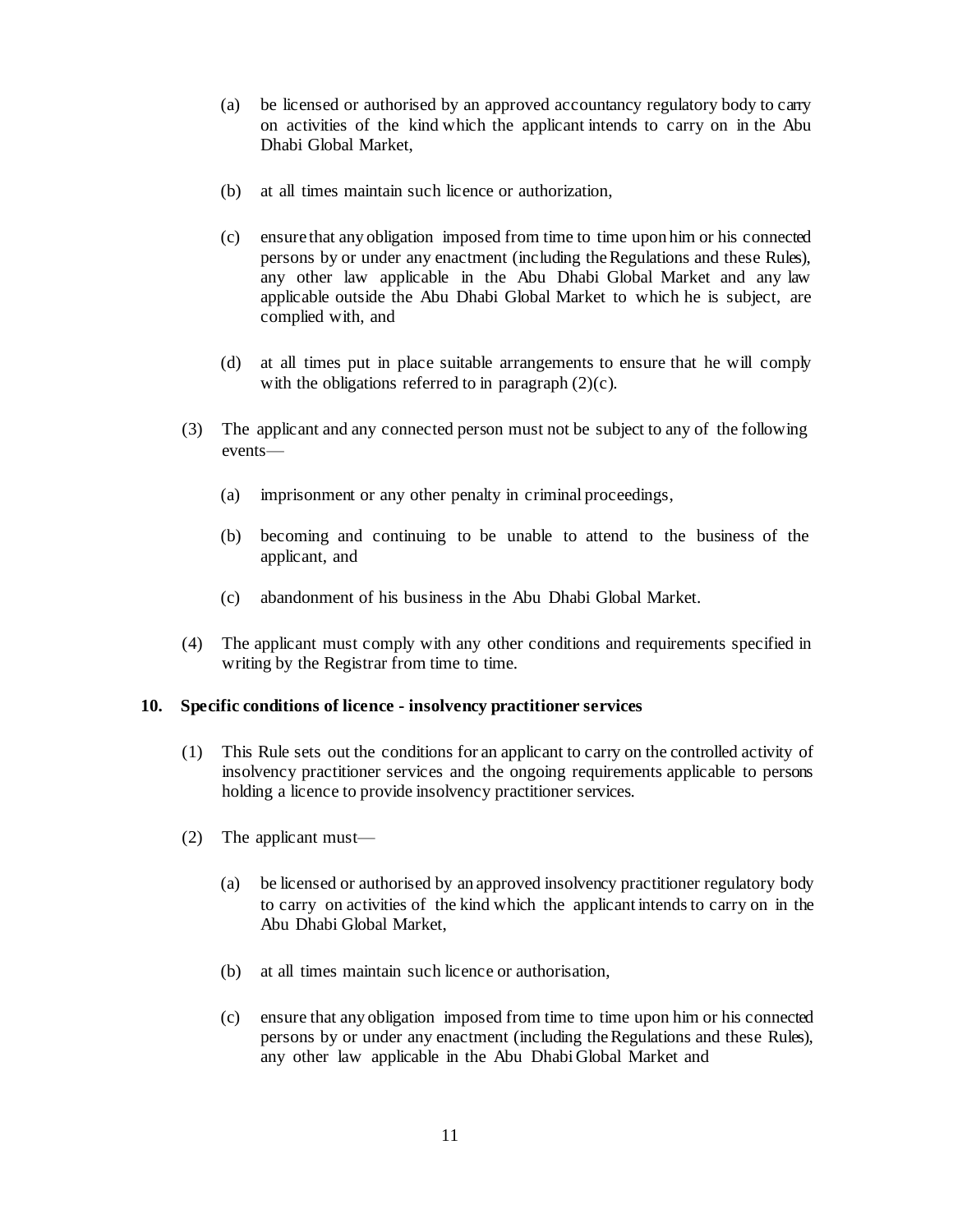any law applicable outside the Abu Dhabi Global Market to which he is subject, are complied with, and

- (d) at all times put in place suitable arrangements to ensure that he will comply with the obligations referred to in paragraph  $(2)(c)$ .
- (3) The applicant and any connected person must not be subject to any of the following events—
	- (a) imprisonment or any other penalty in criminal proceedings,
	- (b) becoming and continuing to be unable to attend to the business of the applicant, and
	- (c) abandonment of his business in the Abu Dhabi Global Market.
- (4) The applicant must comply with any other conditions and requirements specified in writing by the Registrar from time to time.

## **11. Specific conditions of licence - other economic activities: healthcare**

- (1) This Rule sets out the conditionsfor an applicant to carry on other economic activities, encompassing any one or more of the following business activities, and the ongoing requirements applicable to persons holding a licence to provide healthcare services: provision of health services, including the practice of medicine and dentistry, operation of hospitals, clinics, care homes, nursing homes and other establishments providing health or social care services, and any other business activity related to healthcare governed by any Federal Law having application in the Abu Dhabi Global Market which requires the performance of the activity to be subject to licensing, authorisation or approval.
- (2) The applicant must—
	- (a) be licensed or authorised by an approved healthcare regulatory body to carry on activities of the kind which the applicant intends to carry on in the Abu Dhabi Global Market,
	- (b) at all times maintain such licence or authorisation,
	- (c) ensure that any obligation imposed from time to time upon him or his connected persons by or under any enactment (including the Regulations and these Rules), any other law applicable in the Abu Dhabi Global Market and any law applicable outside the Abu Dhabi Global Market to which he is subject, are complied with, and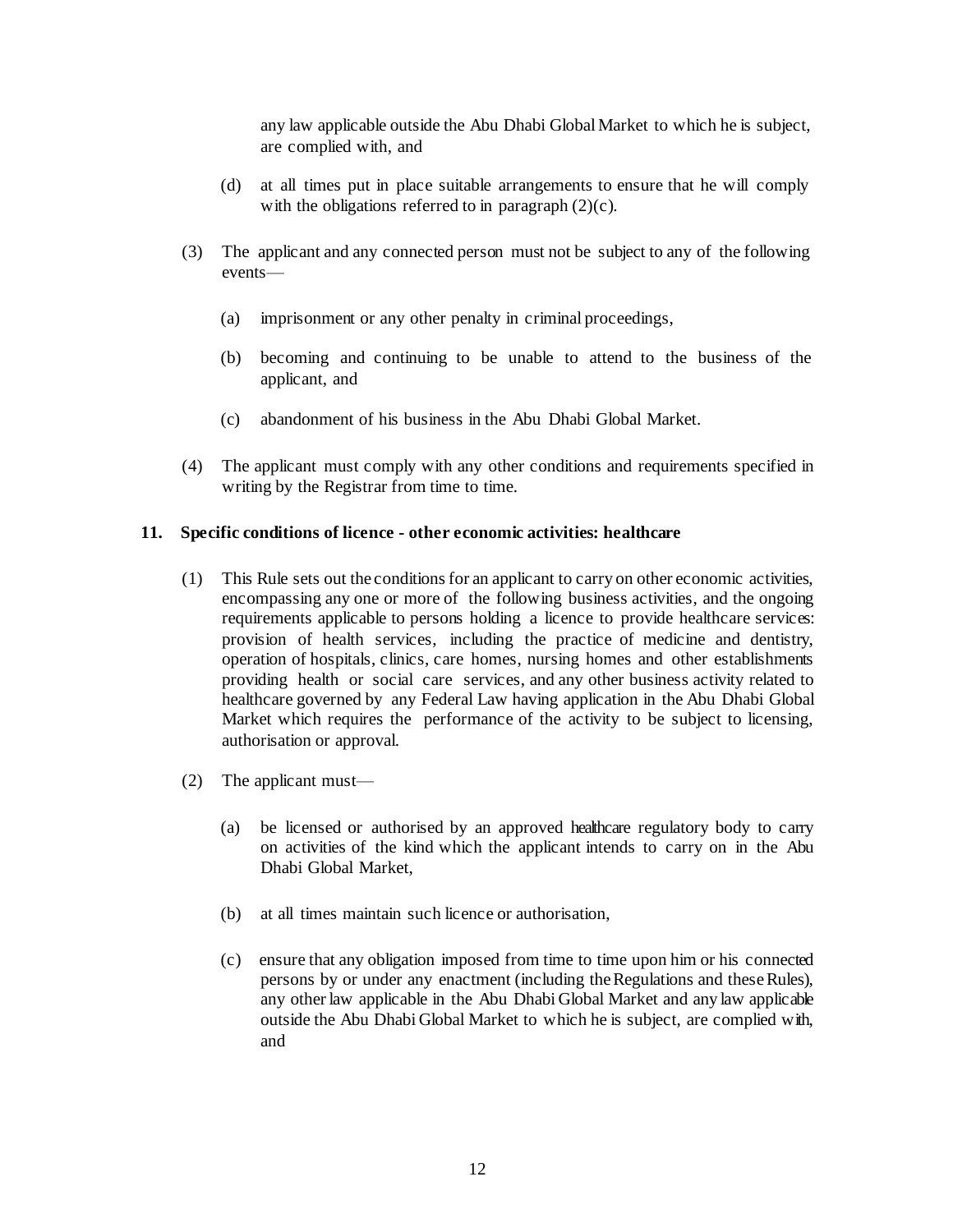- (d) at all times put in place suitable arrangements to ensure that he will comply with the obligations referred to in paragraph  $(2)(c)$ .
- (3) The applicant and any connected person must not be subject to any of the following events—
	- (a) imprisonment or any other penalty in criminal proceedings,
	- (b) becoming and continuing to be unable to attend to the business of the applicant, and
	- (c) abandonment of his business in the Abu Dhabi Global Market.
- (4) The applicant must comply with any other conditions and requirements specified in writing by the Registrar from time to time.

### **12. Specific conditions of licence - providing company services**

- (1) This Rule sets out the conditions for an applicant to carry on the controlled activity of providing company services and the ongoing requirements applicable to persons holding a licence to provide company services.
- (2) Applicants for a license to provide company services must satisfy the Registrar that they meet, or upon grant of a licence will meet, the conditions set out in Schedule 1 to these Rules.
- (3) Licensed company service provider must comply with—
	- (a) the conditions set out in Schedule 1 to these Rules,
	- (b) all regulations and rules that are applicable to it, including but not limited to—
		- (i) chapter 2 of Part 12 of the Companies Regulations 2020,
		- (ii) sections 18, 18A and 18B of the Foundations Regulations 2017, and
		- (iii) the Commercial Licensing Regulations 2015 (Client Money) Rules 2021,
	- (c) the terms of its license and any other conditions, requirements or directions specified in writing by the Registrar from time to time, and
	- (d) its policies, controls and procedures adopted to ensure compliance with such regulations, rules, requirements and directions.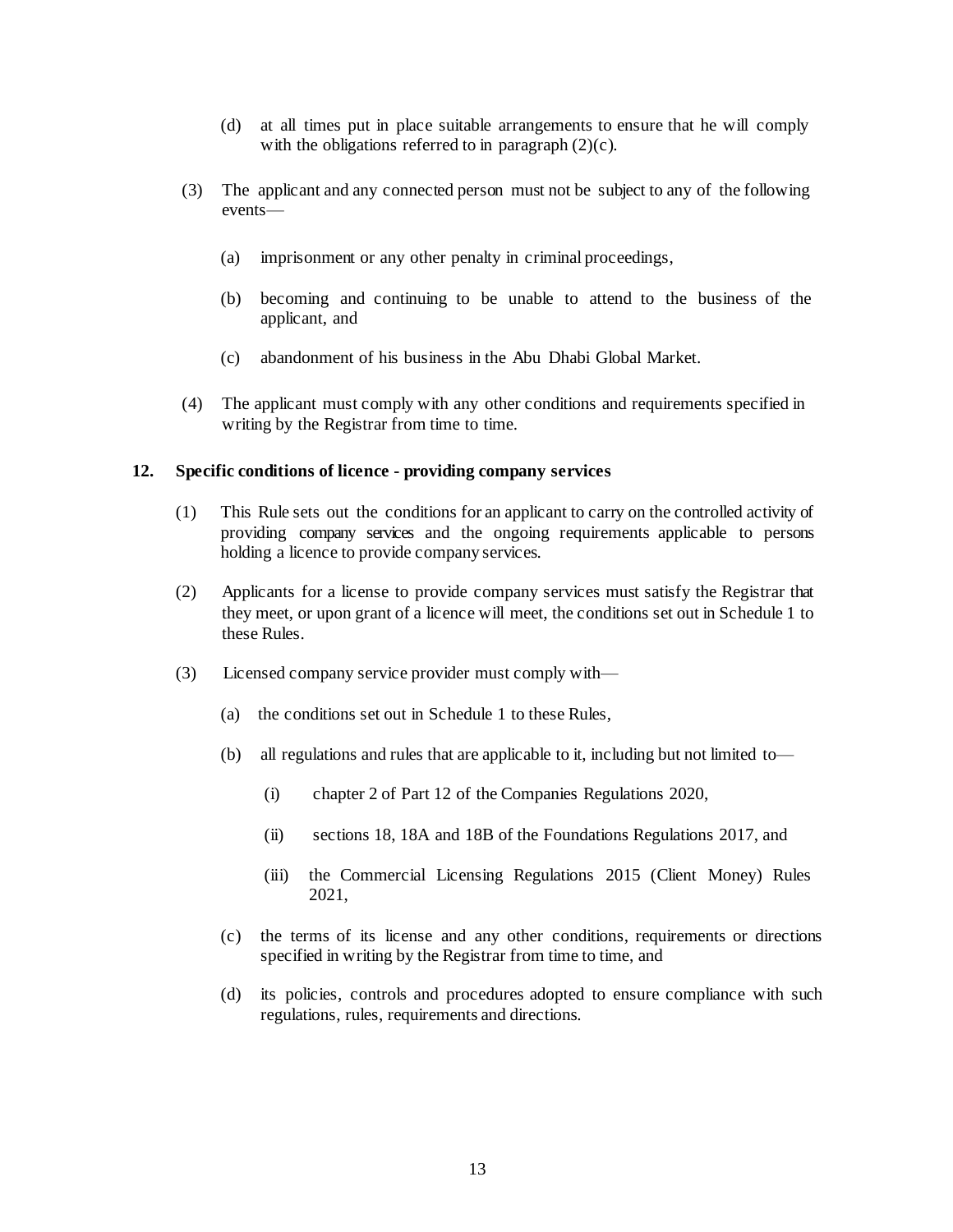- (4) Where a licensed company service provider is conducting activities outsourced to it under the UAE Economic Substance Regime, the licensed company service provider must have in place such additional policies, controls and procedures as are necessary or desirable as a consequence of that regime.
- (5) A company service provider must promptly notify the Registrar of an appointment of a director, partner or manager, who will manage the applicant's affairs.
- (6) A company service provider may resign by giving notice in accordance with the relevant contractual obligations or, in the absence of any express contractual notice provision, by–
	- (a) giving a minimum of 30 days' notice of its intention to resign; and
	- (b) filing a copy of such notice with the Registrar within 14 days of its delivery.
- (7) Where a company service provider ceases to act as the company service provider of a body corporate incorporated or registered in Abu Dhabi Global Market (whether because the company service provider has resigned or been replaced, its license to provide company services has been suspended or cancelled by the Registrar or otherwise), the company service provider must—
	- (a) provide copies of all of its records related to such body corporate to the company service provider appointed by such body corporate as its company service provider (the "successor company service provider"), and
	- (b) do all things necessary to  $$ 
		- i. facilitate the appointment of the successor company service provider; and
		- ii. enable the successor company service provider to transition into and commence discharging its duties and obligations as the company service provider of the body corporate.
- (8) The Registrar may require the licensed company service provider and such person (referred to in paragraph (5) above) to provide it with such further information as the Registrar reasonably considers necessary.

### **13. Specific conditions of licence - special conditions for partnerships**

- (1) Where persons propose to establish a partnership governed by the laws of the Abu Dhabi Global Market; either—
	- (a) such persons, in the case of a partnership that does not have separate legal personality; or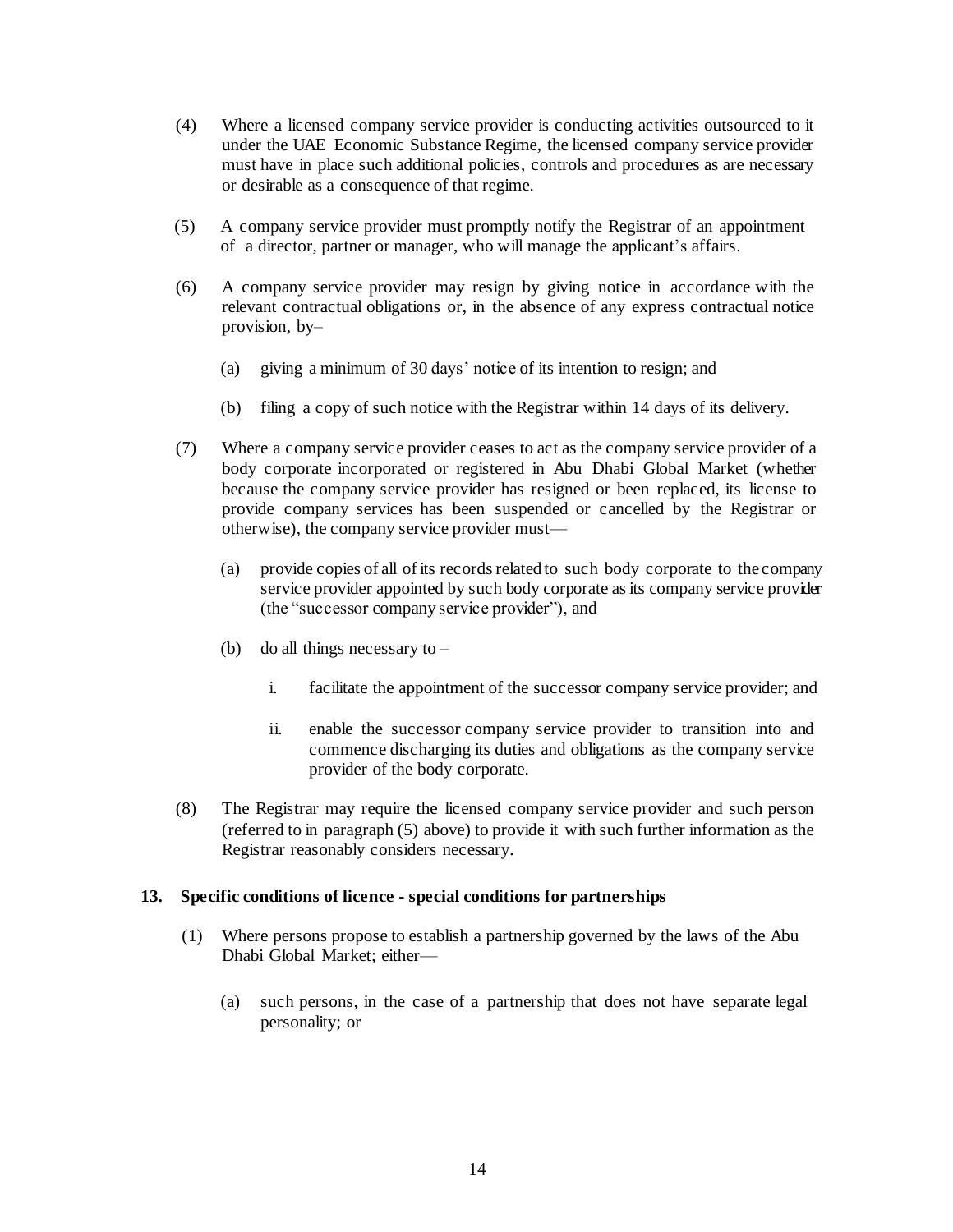(b) the partnership, in the case of a partnership that has separate legal personality,

shall apply for a licence in the name of the partnership.

- (2) No licence may be granted to a partnership that does not have separate legal personality unless the partnership has been formed pursuant to a written partnership agreement and the agreement has been registered with the Registrar by filing an application for registration in the form specified by the Registrar at the same time as the applicant submits an application for a licence under the Regulations. The partners of a partnership that does not have separate legal personality shall be jointly liable for compliance with these Rules and any applicable conditions of licence.
- (3) This Rule does not apply to an applicant which is a non-ADGM body corporate who shall be subject to the Regulations and these Rules as a non-ADGM body corporate.

## **14. Designation of bodies**

The Registrar may specify a body as an approved accountancy regulatory body, an approved healthcare regulatory body, an approved insolvency practitioner regulatory body or an approved legal regulatory body generally or on a case-by-case basis or both.

# **15. Commercial Licensing Regulations 2015 (Conditions of Licence and Branch Registration) Rules 2019**

The Commercial Licensing Regulations 2015 (Conditions of Licence and Branch Registration) Rules 2019 are repealed.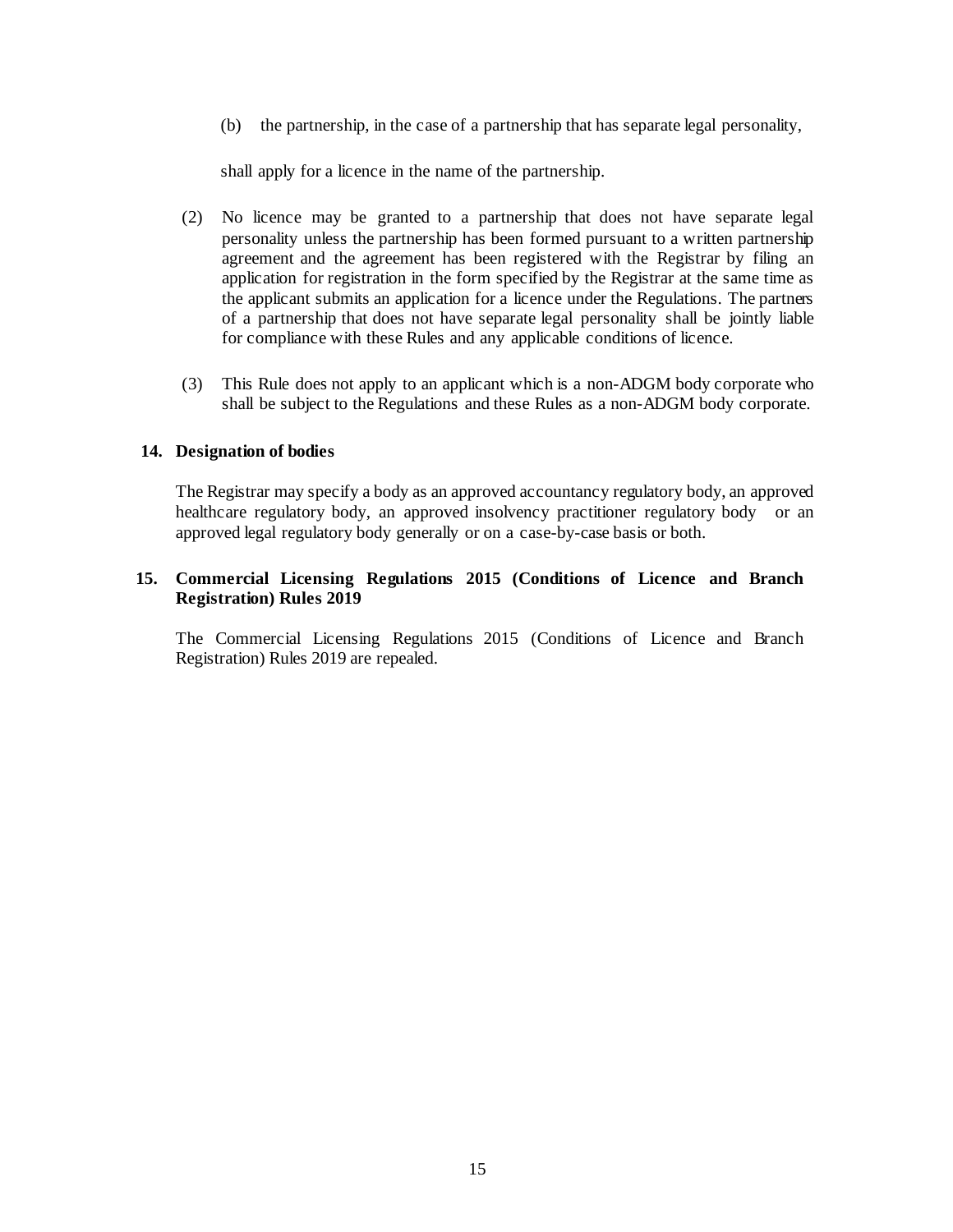# **SCHEDULE 1**

## **ConditionsofLicence - Companyserviceproviders**

### **Condition 1 - Fit andproper person**

- 1. The applicant is a body corporate and is a fit and proper person to hold a licence as a company service provider and every person who is, or is to be, a director, partner or manager of the applicant is a fit and proper person to hold that position.
- 2. In determining whether an applicant is a fit and proper person to hold a licence as a company service provider, regard shall be had to–
	- (a) the nature, scale and complexity of the activities of the applicant and any associated risks that those activities pose to the Abu Dhabi Global Market,
	- (b) whether the applicant's business model will allow for its affairs and business to be conducted and managed in a sound and prudent manner, having regard in particular to the interests of consumers and the integrity of the Abu Dhabi Global Market,
	- (c) whether the person who is, or is to be, a director, partner or manager of the applicant is a fit and proper person to hold that position,
	- (d) any matter which may harm or may have harmed the integrity or the reputation of the Registrar or the Abu Dhabi Global Market, and
	- (e) any other relevant matters.
- 3. In determining whether an individual is a fit and proper person to hold a particular position with respect to the applicant, regard shall be had to–
	- (a) their probity, competence, experience and soundness of judgement for fulfilling the responsibilities of that position,
	- (b) the diligence with which they are fulfilling or likely to fulfil those responsibilities,
	- (c) whether the interests of clients of the applicant are, or are likely to be, in any way threatened by them holding that position,
	- (d) in the case of those who will manage the applicant's affairs, their skills, experience, educational and professional qualifications, membership of professional or other relevant bodies and any evidence of their continuing professional education or development,
	- (e) their knowledge and understanding of the legal and professional obligations to be assumed or undertaken, and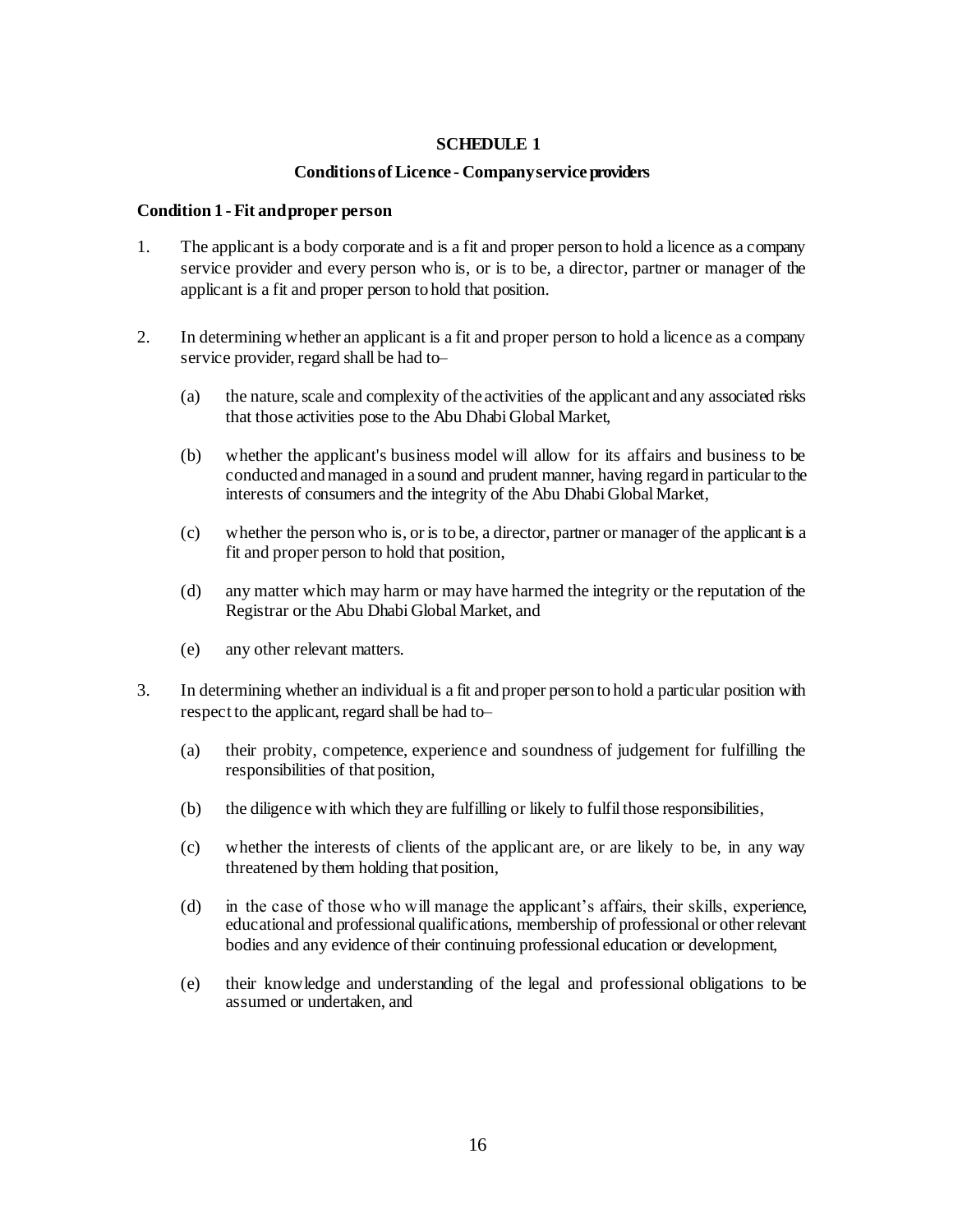(f) their record of compliance with legal obligations, with any professional obligations or with policies and procedures applicable to them.

## **Condition 2 –Policies, ProceduresandControls**

- 1. The applicant must establish and maintain compliance arrangements including policies, controls, processes and procedures that ensure and evidence, as far as reasonably practicable, compliance with all regulations, rules, guidance and instructions applicable to it.
- 2. The applicant must have in place training to communicate those policies, controls and procedures, and any changes to them, to the applicant's employees.
- 3. The policies, controls and procedures must include–
	- (1) risk management,
	- (2) anti-money laundering, including customer due diligence,
	- (3) the handling and segregation of client funds and assets,
	- (4) record keeping, and
	- (5) the monitoring and management of compliance with, and the internal communication of, such policies, controls and procedures.
- 4. An applicant must, or upon the grant of a licence will, distinguish between the fees payable:
	- (a) to the Registrar; and
	- (b) to the applicant for its services,

in all forms of communication, including the issuing of invoices, relating to any services offered or conducted by the applicant.

# **Condition 3 – Appropriate insurance cover**

- 1. An applicant must, or upon the grant of a licence will, maintain professional indemnity insurance cover that –
	- (1) is appropriate to the nature and size of the applicant's business; and
	- (2) includes cover against negligence, errorsor omissions by the applicant, and any liability for the acts of the applicant's directors, officers and employees, adequate tomanage the applicant's business or intended business effectively and responsibly.